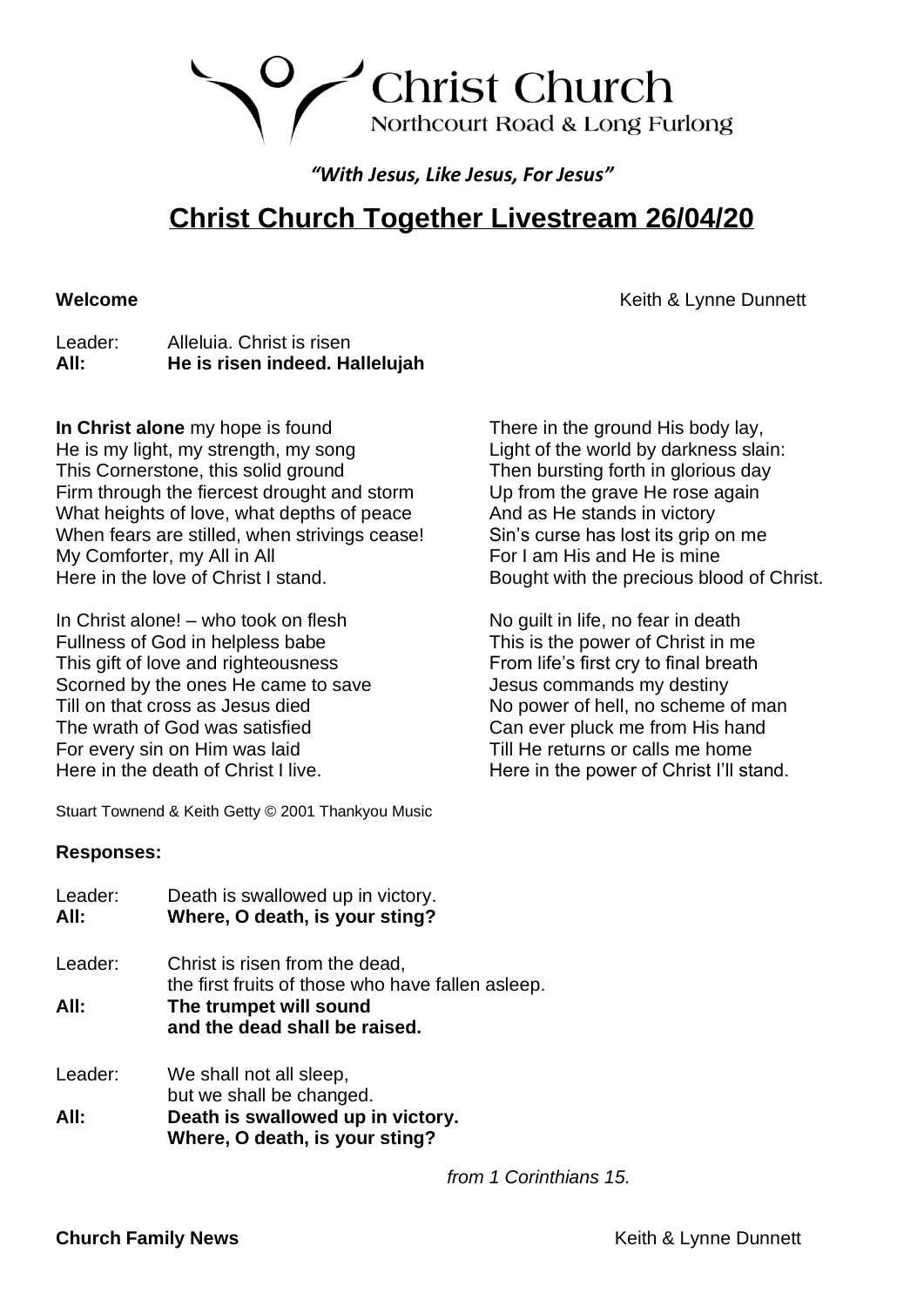# **I cast my mind to Calvary**

Where Jesus bled and died for me I see His wounds, His hands, His feet My Saviour on that cursed tree

His body bound and drenched in tears They laid Him down in Joseph's tomb The entrance sealed by heavy stone Messiah still and all alone

*O praise the name of the Lord our God O praise His name forevermore For endless days we will sing Your praise O Lord, O Lord our God*

Then on the third at break of dawn The Son of Heaven rose again O trampled death, where is your sting? The angels roar for Christ the King

He shall return in robes of white The blazing sun shall pierce the night And I will rise among the saints My gaze transfixed on Jesus' face

Dean Ussher, Marty Sampson and Benjamin Hastings © 2015 Hillsong Music Publishing

**I love You Lord,** oh Your mercy never fails me All my days I've been held in Your hands From the moment that I wake up Until I lay my head I will sing of the goodness of God

*All my life You have been faithful All my life You have been so, so good With every breath that I am able I will sing of the goodness of God*

I love Your voice, You have led me through the fire In darkest nights You are close like no other I've known You as a father, I've known You as a friend I have lived in the goodness of God

*All my life…*

Your goodness is running after, it's running after me Your goodness is running after, it's running after me With my life laid down, I'm surrendered now, I give You everything Your goodness is running after, it's running after me

Ben Fielding, Brian Johnson, Ed Cash, Jason Ingram and Jenn Johnson © 2018 Alletrop Music / Fellow Ships Music / So Essential Tunes / SHOUT! Music Publishing Australia / Bethel Music Publishing

| Bible Reading part 1: John 20:19-23 | Janice Wenninger      |
|-------------------------------------|-----------------------|
| Talk                                | Kath & Phil Cooke     |
| Response: Behold the Man            | <b>Bekah Tennyson</b> |
| Bible Reading part 2: John 20:24-29 | Phil & Hannah Adams   |
| Talk                                | <b>Ros Steel</b>      |
| <b>Response</b>                     |                       |

**Prayers Prayers The Dubock Family**